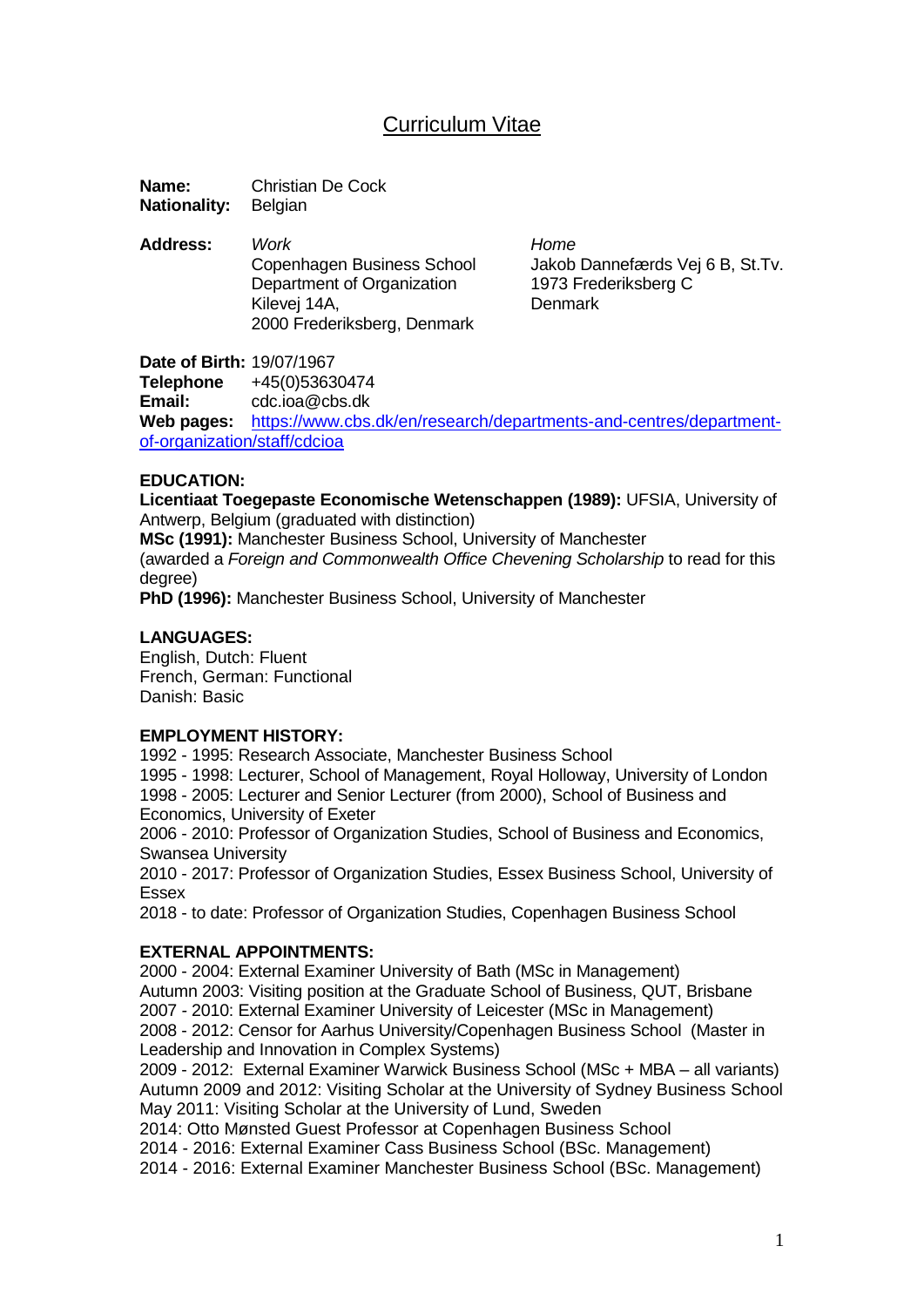# **LEADERSHIP RESPONSIBILITIES:**

2000 - 2004: Programme Director of the Exeter MBA (full-time + executive) – responsibility for obtaining full AMBA re-accreditation

2006 - 2008: Programme Director of the Swansea University full-time MBA – responsibility for obtaining first-time AMBA accreditation

2006 - 2007: Coordinator of the *Business and Management* Unit of Assessment (22 people) for Swansea University's 2008 RAE submission.

2006 - 2010: Head of the *Human Resources and Organization* research group (11 people) at the School of Business and Economics, Swansea University

2008 - 2010: Chair of the School of Business and Economics' Research Committee (Research Director) and the School's Research Ethics Committee

2008 - 2010: member of Swansea University's Research Committee

August 2010 - January 2011: Acting Head of the Management Group at Essex Business School (EBS)

2010 - 2014: Programme Director of the Essex MBA (Full Time, Part Time, Modular)

2010 - 2017: Member of EBS Senior Management Team

2015 - 2017: Head of the Management, Marketing and Organization (MMO) Group at Essex Business School (EBS) – (line manager for 41 people: 34 permanent academic staff and 11 PhD/Graduate Teaching Assistants)

2020 – to date: Concentration Co-ordinator for the MSc. In Strategy, Organization, Leadership (SOL – CBS Cand. Merc).

### **RESEARCH:**

My research can be roughly classified under the rubric 'political economy of organization'. This involves a type of inquiry that seeks to understand the social, political and historical conditions of contemporary organization and that longs for a public sphere in which intellectual work might again be felt as an act and event rather than reified object and end product. I have a long standing interest in the interface of the humanities and organization studies. Using a conceptual lens inspired by the work of Walter Benjamin, Fredric Jameson, and Luc Boltanski I look for clues and traces of temporal actions and strategies that point to novel engagements with the past, the future and our contemporary (organizational) situation.

# **Bibliometric Indicators:**

<https://publons.com/researcher/1397814/christian-de-cock> (SSCI Web of Science) <https://www.scopus.com/authid/detail.uri?authorId=8254525100> <http://scholar.google.com/citations?hl=en&user=RGg2k5MAAAAJ> [www.researchgate.net/profile/Christian\\_De\\_Cock](http://www.researchgate.net/profile/Christian_De_Cock)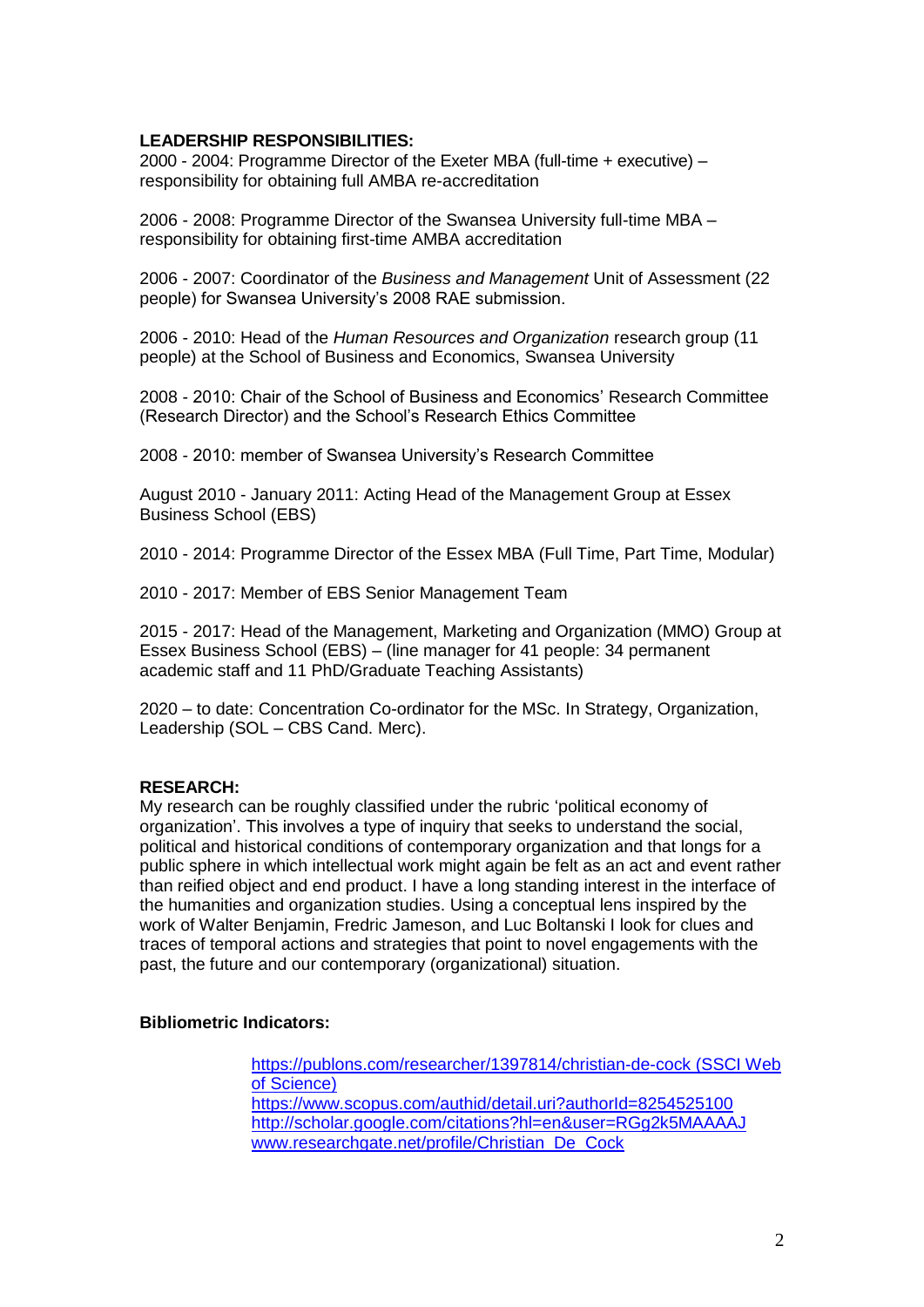A poem (fragment) by Karen Solie, ('An Enthusiast' – LRB, 3rd November 2016), captures my research in a different way – one could call it a poetic indicator:

*Ideas gather around phenomena as though for warmth. Between art and science, our method is the stage upon which the universal plays in the fragment. Form in number, ratio in form. A nice bit of white-trap, or ironstone in a setting of green tuff inspire a loyalty appropriate to no other relationship. In the floodlights of taxonomy subjects evaporate, at peace, and an uncompromised image steps forward* 

# **Editorial work:**

1999 – 2003: Associate Editor *Creativity and Innovation Management*

- 2003 2015: member editorial board *Journal of Management Studies*
- 2009 to date: member editorial board *Culture & Organization*
- 2009 to date: member editorial board *Organization*

2016 – to date: member editorial board *Organization Studies*

Guest editor of *ephemera: theory & politics in organization*, vol. 4 (4) – December 2004 (with Tony O'Shea)

Guest editor of *Creativity and Innovation Management*, vol.15 (2) – June 2006 (with Alf Rehn)

Guest editor of *Management & Organizational History*, vol. 2 (2) – June 2007 (with Alf Rehn and Peter Fleming)

Guest editor of *Culture and Organization*, vol. 18 (2) – March 2012

(with Leanne Cutcher and David Grant)

Guest editor of *Management & Organizational History,* vol. 8 (1) – February 2013 (With Damian O'Doherty and Alf Rehn)

Guest editor of *Organization Studies,* vol. 34 (10) – October 2013

(with Karen Ashcraft, Damian O'Doherty and Alf Rehn)

Guest editor of *Organization*, vol. 20 (6) – November 2013

(with Christopher Wright, Daniel Nyberg and Gail Whiteman)

Guest Editor of *Culture and Organization*, vol. 27 (2) – March 2021 (with Sine Just and Stephan Schaeffer)

# **Research Grants**

Corporate Governance – New Actors, Processes and Interdependencies (Principal Investigator): £101,804; Economic & Social Research Council (2007)

Entrepreneurial Aspirations and Activity amongst Students and Recent Graduates: A Comparative Study: £14,843; Welsh Assembly Government Economic Research Grant (2008)

Leverhulme Trust Visiting Fellowship Scheme, *Principal Applicant* (2008): £16,723

I was awarded competitive scholarships of AUD\$ 8,000 and AUD\$ 9,560 in support of my position as Visiting Professor at the University of Sydney Business School in autumn 2009 and autumn 2012.

AlterEcos: Exploring Alternatives to Currently Dominant Forms of Economic Organizing (Co-investigator; Principal Investigator: Sine Nørholm Just, CBS Department of Business and Politics): DKK 5,888,240– Velux Foundation (2017- 2020).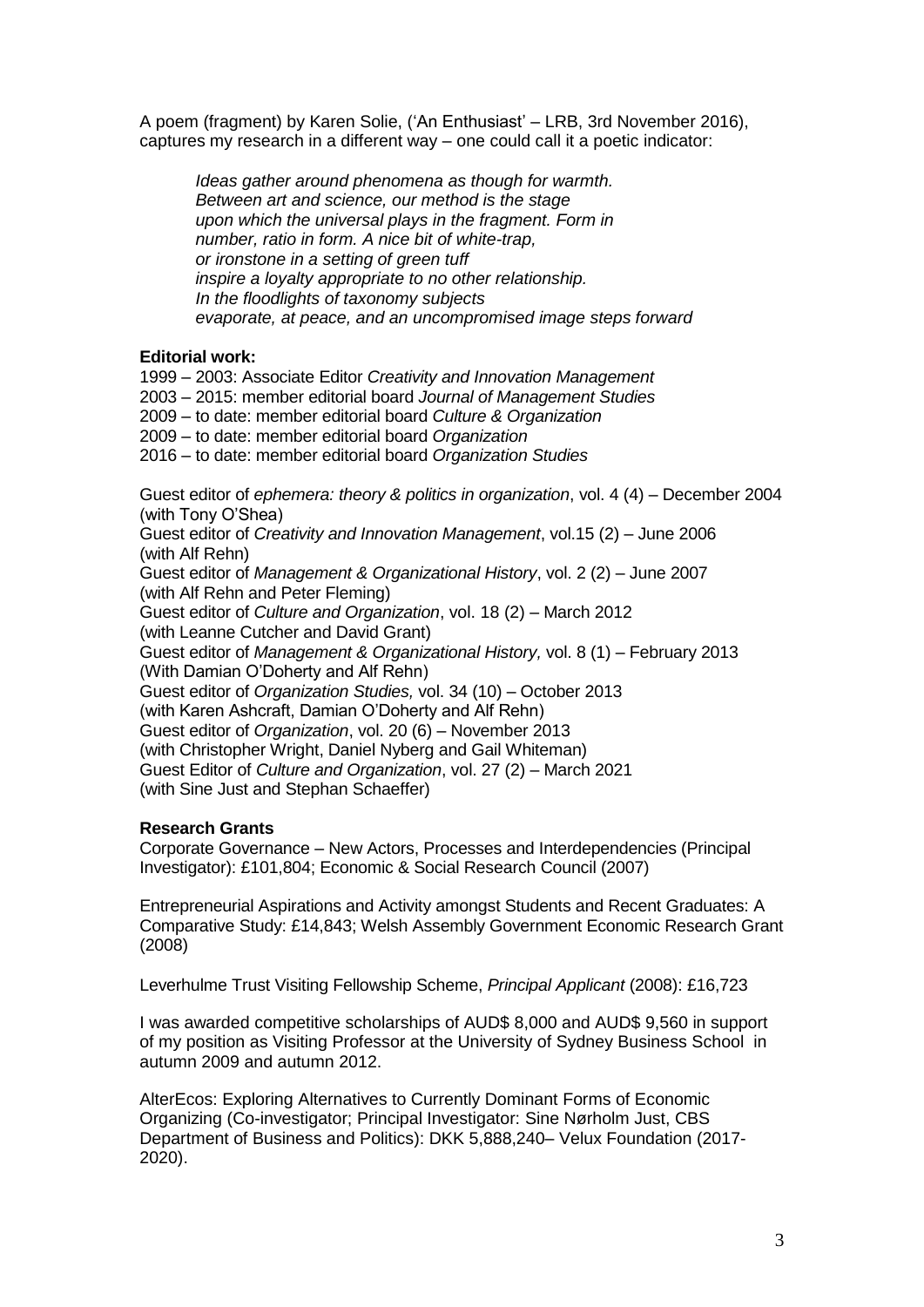I was awarded DKK 210,000 by the Otto Mønsted Foundation in 2019 and again in 2020, for collaborative work with Guest Professors Damian O'Doherty, University of Liverpool, UK (2020) and Daniel Nyberg, Newcastle University, Australia (2021).

# **Consultancy Grants:**

I was a co-applicant on a successful EU Convergence-funding project (Principal Applicant Prof. Andrew Henley): *LEAD - Leading through Enterprise And Development*: £5,172,091 (August 2009 – December 2012). The project's aim was to develop and evaluate management and leadership programmes for SME's in Wales.

# **Publications in Academic Journals:**

De Cock, C., Nyberg, D & Wright, C. (2021) 'Disrupting climate change futures: Conceptual tools for lost histories', *Organization, v*ol. 28 (3), 468-482. [\[https://journals.sagepub.com/doi/10.1177/1350508419883377\]](https://journals.sagepub.com/doi/10.1177/1350508419883377)

Just, S.N., De Cock, C. and Schaeffer, S. M. (2021). 'From antagonists to allies? Exploring the critical performativity of alternative organization', *Culture and Organization,* vol. 27 (2), 89-97. [\[https://www.tandfonline.com/doi/full/10.1080/14759551.2020.1825047\]](https://www.tandfonline.com/doi/full/10.1080/14759551.2020.1825047)

Muhr, S.L., De Cock, C, Twardowska, M. & Volkmann, C.R. (2019) 'Constructing an Entrepreneurial Life: Liminality and Emotional Reflexivity in Identity Work'. *Entrepreneurship and Regional Development,* vol. 31 (7-8), 567-582. [\[https://doi.org/10.1080/08985626.2019.1596348\]](https://doi.org/10.1080/08985626.2019.1596348)

Nyberg, D. & De Cock, C. (2019). 'Processes of domination in the contemporary workplace: Managing disputes in the Swedish health care sector'. *The Sociological Review*, 67 (3), 689-705. [\[https://doi.org/10.1177/0038026118825235\]](https://doi.org/10.1177%2F0038026118825235)

De Cock, C., Just, S. N. & Husted, E. (2018). 'What's he building? Activating the utopian imagination with Trump'. *Organization*, vol. 25 (5), 671-680. [\[http://journals.sagepub.com/doi/abs/10.1177/1350508418784393\]](http://journals.sagepub.com/doi/abs/10.1177/1350508418784393)

Berg Johansen, C. & De Cock, C. (2018) 'Ideologies of time: How elite corporate actors engage the future'. *Organization,* vol. 25 (2), 186-204. [\[http://journals.sagepub.com/doi/full/10.1177/1350508417725592\]](http://journals.sagepub.com/doi/full/10.1177/1350508417725592)

Beyes, T. & De Cock, C. (2017). 'Adorno's Grey,Taussig's Blue: Colour, Organization and Critical Affect', *Organization*, vol. 24 (1), 59-78. [\[http://dx.doi.org/10.1177/1350508416668189\]](http://dx.doi.org/10.1177/1350508416668189)

De Cock, C. & O'Doherty, D. (2017). 'Ruin and Organization Studies', *Organization Studies*, vol. 38 (1), 129-150. [\[http://dx.doi.org/10.1177/0170840616640311\]](http://dx.doi.org/10.1177/0170840616640311)

De Cock, C. & Nyberg, D. (2016). 'The Possibility of Critique under a Financialized Capitalism: The Case of Private Equity in the UK', *Organization*, vol.23 (4), 465-484. [\[http://dx.doi.org/10.1177/1350508414563526\]](http://dx.doi.org/10.1177/1350508414563526)

De Cock, C., Murray, J., Vachhani, S. (2013). 'Putting into Question the Imaginary of Recovery: A Dialectical Reading of the Global Financial Crisis and its Aftermath', *Culture & Organization*, vol.19 (5), 396-412. [\[doi:10.1080/14759551.2013.815618\]](http://dx.doi.org/10.1080/14759551.2013.815618)

O'Doherty, D., De Cock, C., Rehn A. & Ashcraft, K., (2013). 'New Sites/Sights: Exploring the White Spaces of Organization', *Organization Studies*, vol. 34 (10), 1427-1444. [\[doi:10.1177/0170840613499654\]](http://dx.doi.org/10.1177/0170840613499654)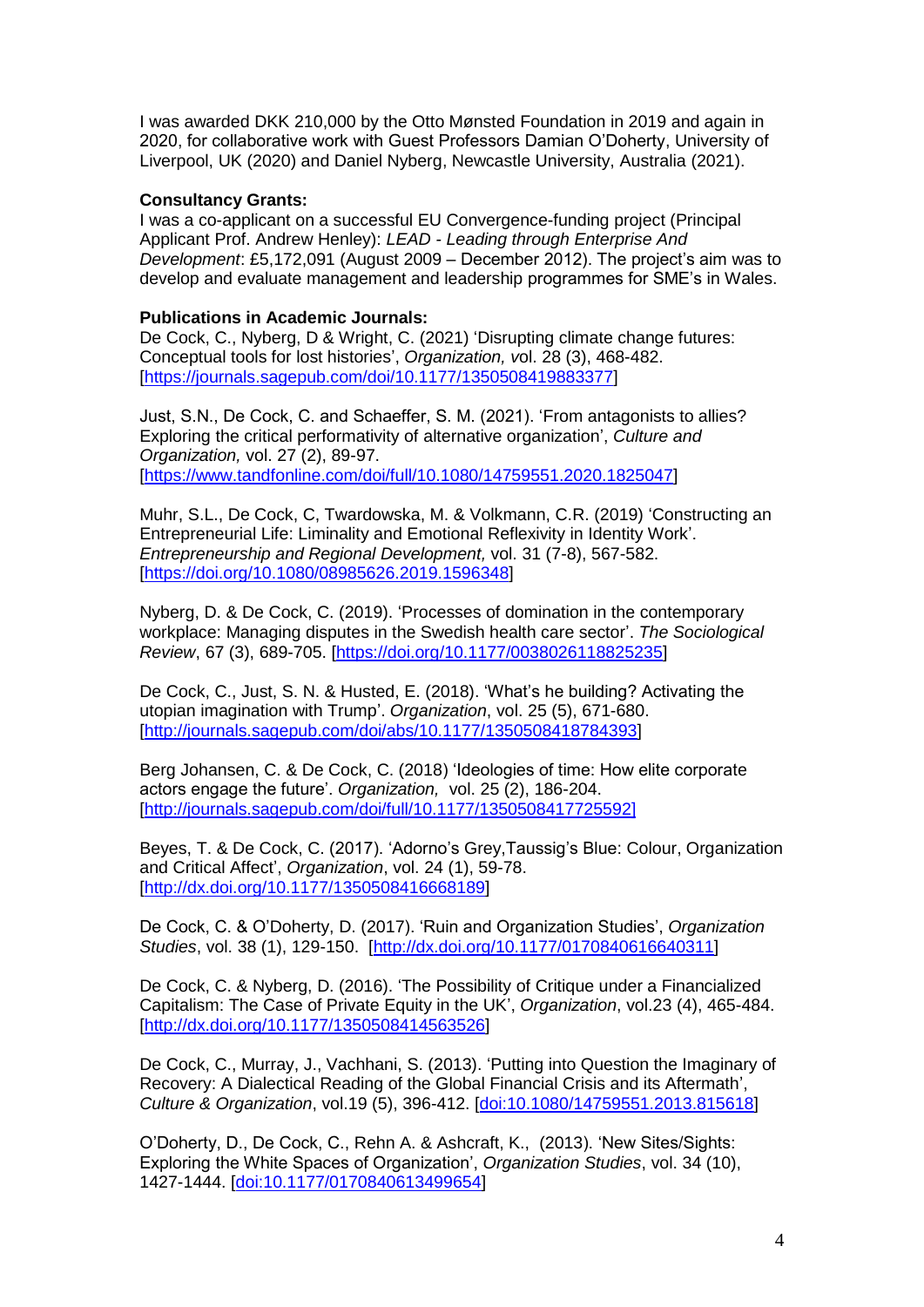Wright, C., Nyberg, D., De Cock, C. & Whiteman, G. (2013). 'Future Imaginings: Organizing in Response to Climate Change', *Organization*, vol. 20 (5), 647-658. [\[doi: 10.1177/1350508413489821\]](http://dx.doi.org/10.1177/1350508413489821)

De Cock, C., O'Doherty, D., Rehn, A. (2013). 'Spectres, Ruins and Chimeras: Management and Organizational History's Encounter with Benjamin'. *Management & Organizational History,* Vol. 8 (1), 1-9. [\[http://www.tandfonline.com/doi/full/10.1080/17449359.2013.749672\]](http://www.tandfonline.com/doi/full/10.1080/17449359.2013.749672)

De Cock, C., Cutcher, L., & Grant, D. (2012). 'Finance Capitalism's Perpetually Extinguished Pasts: Exploring Discursive Shifts 2007-2011', *Culture & Organization*, vol.18 (2), 85-88. [\[doi:10.1080/14759551.2011.636612\]](http://dx.doi.org/10.1080/14759551.2011.636612)

De Cock, C., Baker, M. & Volkmann, C.R. (2011) 'Financial Phantasmagoria: Corporate Image-Work in Times of Crisis', *Organization*, 18 (2), 153-172. [\[doi:10.1177/1350508410388681\]](http://dx.doi.org/10.1177/1350508410388681)

De Cock, C. (2010). 'Cities in Fiction: Perambulations with John Berger', *Culture & Organization*, 16 (3), 197-210. [\[doi:10.1080/14759551.2010.503497\]](http://dx.doi.org/10.1080/14759551.2010.503497)

De Cock, C. (2009). 'Jumpstarting the Future with Fredric Jameson: Reflections on Capitalism, Science Fiction and Utopia', *Journal of Organizational Change Management, 22* (4), 437-449. [\[doi:10.1108/09534810910967198\]](http://dx.doi.org/10.1108/09534810910967198)

De Cock, C., Fitchett, J. & Volkmann, C. R. (2009). 'Myths of a Near Past: Envisioning Finance Capitalism *anno* 2007', *ephemera: theory & politics in organization*, *9* (1), 8-25. [\[http://www.ephemerajournal.org/sites/default/files/9-](http://www.ephemerajournal.org/sites/default/files/9-1decocketal.pdf) [1decocketal.pdf\]](http://www.ephemerajournal.org/sites/default/files/9-1decocketal.pdf)

De Cock, C. (2009) 'What I read about the Global Financial Crisis in 2007 and 2008', *ephemera: theory & politics in organization*, *9* (1), 61-72. [\[http://www.ephemerajournal.org/sites/default/files/9-1decock\\_0.pdf\]](http://www.ephemerajournal.org/sites/default/files/9-1decock_0.pdf)

Slutskaya, N. & De Cock, C. (2008) 'The Body Dances: The Organization of Carnival Dance', *Organization, 15* (6), 851-868. [\[doi:10.1177/1350508408095817\]](http://dx.doi.org/10.1177/1350508408095817)

De Cock, C. & Sharp, R. (2007) 'Process Theory and Research: Exploring the Dialectic Tension', *Scandinavian Journal of Management*, *23* (3), 233-250. [\[doi:10.1016/j.scaman.2006.05.003\]](http://dx.doi.org/10.1016/j.scaman.2006.05.003)

Volkmann C. R. & De Cock, C. (2007) 'The Bauhaus and the Business School: Exploring Analogies, Resisting Imitation', *Management Learning, 38* (4), 389-403. [\[doi:10.1177/1350507607080570\]](http://dx.doi.org/10.1177/1350507607080570)

De Cock, C. & Böhm, S. (2007) 'Liberalist Fantasies: Žižek and the Impossibility of the Open Society', *Organization*, *14* (6), 815-836. [\[doi:10.1177/1350508407082264\]](http://dx.doi.org/10.1177/1350508407082264)

De Cock, C., Fleming, P. & Rehn, A. (2007). 'Organizing Revolution?' (*editorial*), *Management & Organizational History, 2* (2), 107-114. [\[doi:10.1177/1744935907078722\]](http://dx.doi.org/10.1177/1744935907078722)

De Cock, C. & Land, C. (2006) 'Organization/Literature: Exploring the Seam', *Organization Studies, 27* (4), 517-535. [\[doi:10.1177/0170840605058234\]](http://dx.doi.org/10.1177/0170840605058234)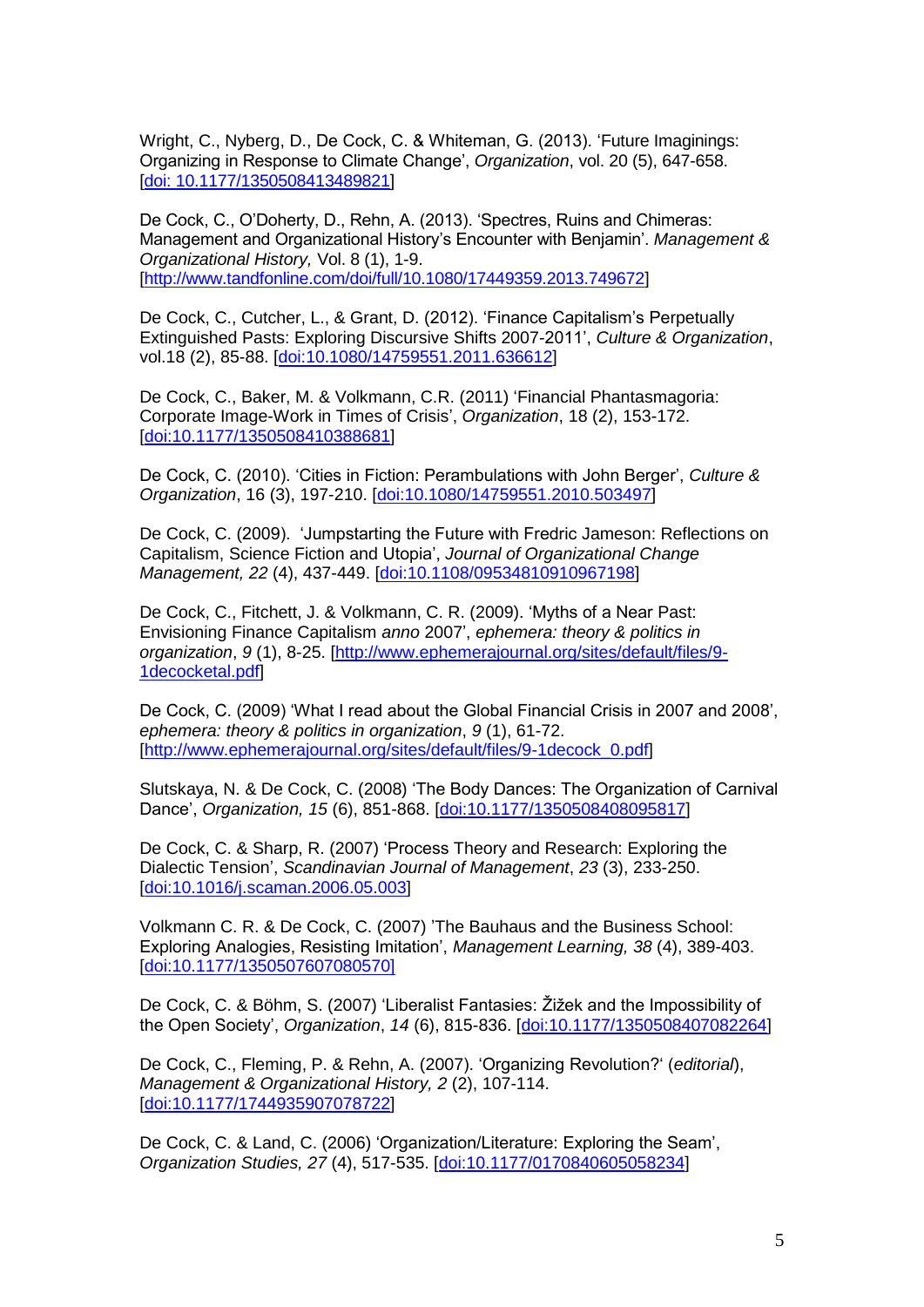Volkmann, C. R. & De Cock, C. (2006) 'Consuming the Bauhaus', *Consumption, Markets and Culture, 9* (2), 129-136. [\[doi:10.1080/10253860600633689\]](http://dx.doi.org/10.1080/10253860600633689)

De Cock, C. & Rehn, A. (2006). 'On Novelty and Being Novel' (*editorial*), *Creativity and Innovation Management, 15* (2), 123-126. [\[doi:10.1111/j.1467-8691.2006.00387.x\]](http://dx.doi.org/10.1111/j.1467-8691.2006.00387.x)

De Cock, C. & Jeanes, E. L. (2006). 'Questioning Consensus, Cultivating Conflict', *Journal of Management Inquiry, 15* (1), 18-30. [\[doi:10.1177/1056492605276848\]](http://dx.doi.org/10.1177/1056492605276848)

De Cock, C. & Jeanes, E. L. (2006). 'Chasing Shadows?' (*reply article*), *Journal of Management Inquiry, 15* (1), 33-34. [\[doi:10.1177/1056492605280241\]](http://dx.doi.org/10.1177/1056492605280241)

Böhm, S. & De Cock, C. (2005). 'Everything you wanted to know about Organization Theory… but were afraid to ask Slavoj Žižek', *Sociological Review, 53* (S1), p. 279- 291. [\[doi:10.1111/j.1467-954X.2005.00555.x\]](http://dx.doi.org/10.1111/j.1467-954X.2005.00555.x)

De Cock, C., Fitchett, J. & Volkmann, C. R. (2005). 'Constructing the New Economy: A Discursive Perspective', *British Journal of Management, 16* (1), p.37-49. [\[doi:10.1111/j.1467-8551.2005.00431.x\]](http://dx.doi.org/10.1111/j.1467-8551.2005.00431.x)

O'Shea, T. & De Cock, C. (2004). 'Paid in Full? Writing beyond the Pale' (*editorial*), *ephemera: theory & politics in organization, 4* (4), p. 309-314. [\[http://www.ephemeraweb.org/journal/4-4/4-4editorial.pdf\]](http://www.ephemeraweb.org/journal/4-4/4-4editorial.pdf)

Ng, W. & De Cock, C. (2002). 'Battle in the Boardroom: A Discursive Perspective', *Journal of Management Studies, 39* (1), p.23-49. [[doi:10.1111/1467-6486.00281\]](http://dx.doi.org/10.1111/1467-6486.00281)

De Cock, C., Fitchett, J.A. & Farr, M. (2001). 'Myths of a Near Future: Advertising the New Economy', *ephemera, 1* (3), p.201-228. [\[http://www.ephemerajournal.org/sites/default/files/1-3decocketal.pdf\]](http://www.ephemerajournal.org/sites/default/files/1-3decocketal.pdf)

Hipkin, I.B. & De Cock, C. (2000). 'TQM and BPR': Lessons for Maintenance Management', *Omega: The International Journal of Management Science, 28* (3), p.129-148. [[doi:10.1016/S0305-0483\(99\)00043-2\]](http://dx.doi.org/10.1016/S0305-0483%2899%2900043-2)

De Cock, C. (2000). 'Reflections on Fiction, Representation, and Organization Studies: An Essay with Special Reference to the Work of Jorge Luis Borges', *Organization Studies, 21* (3), p.589-609. [\[doi:10.1177/0170840600213005\]](http://dx.doi.org/10.1177/0170840600213005)

De Cock, C. (1998). 'It Seems to Fill My Head with Ideas...: A Few Thoughts on Postmodernism, TQM, and BPR', *Journal of Management Inquiry, 7* (2), p.144-153. [[doi:10.1177/105649269872009\]](http://dx.doi.org/10.1177/105649269872009)

De Cock, C. (1998). 'Organisational Change and Discourse: Hegemony, Resistance and Reconstitution', *M@n@gement, 1* (1), 1-22. [\[http://www.management-aims.com/PapersMgmt/11DeCock.pdf\]](http://www.management-aims.com/PapersMgmt/11DeCock.pdf)

De Cock, C. & Hipkin, I.B. (1997). 'TQM & BPR: Beyond the Beyond Myth', *Journal of Management Studies, 34* (5), p.659-675. [\[doi:10.1111/1467-6486.00067\]](http://dx.doi.org/10.1111/1467-6486.00067)

Denton, J. & De Cock, C. (1997). '3M and Imation: Demerger as a Source of Innovation', *Creativity and Innovation Management, 6* (2), p. 73-88. [[doi:10.1111/1467-8691.00053\]](http://dx.doi.org/10.1111/1467-8691.00053)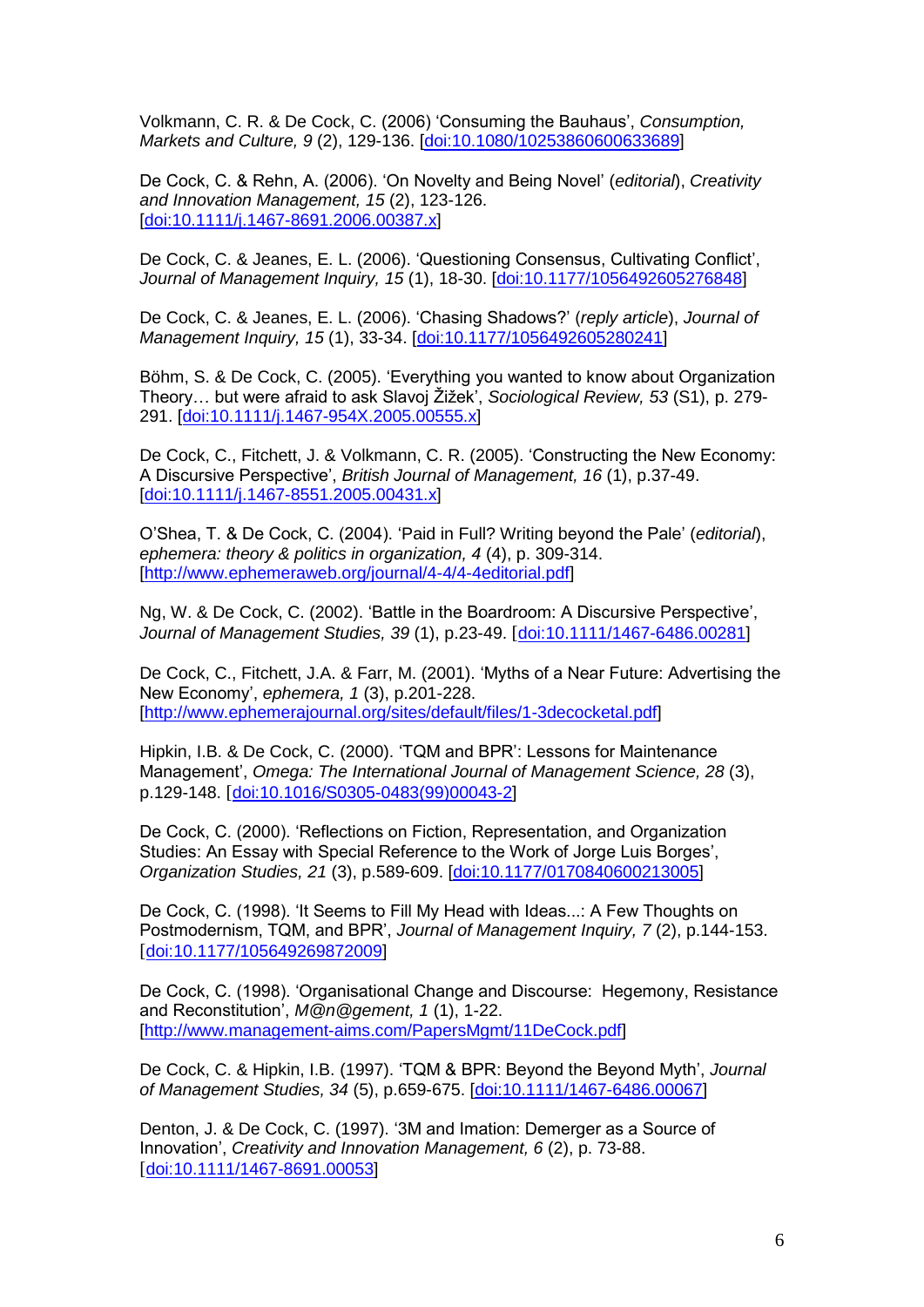De Cock, C. & Rickards, T. (1996). 'Thinking About Organizational Change: Towards Two Kinds of Process Intervention', *International Journal of Organizational Analysis, 4* (3), p. 233-251. [doi: [10.1108/eb028850\]](http://dx.doi.org/10.1108/eb028850)

De Cock, C. (1996). 'Postmodernism or High Modernity?', *Electronic Journal for Radical Organization Theory (EJROT) , 2* (1) [www.mngt.waikato.ac.nz/ejrot/]

De Cock, C. (1996). 'Thinking Creatively about Creativity: What Can We Learn From Recent Developments in the Philosophy of Science?', *Creativity and Innovation Management, 5* (3), p. 204-211. [[doi:10.1111/j.1467-8691.1996.tb00143.x\]](http://dx.doi.org/10.1111/j.1467-8691.1996.tb00143.x)

Rickards, T., De Cock, C., Moger S., Pearson, A.W., Roberts, H. & Salt, H. (1996). 'Process: Implementation as a Form of Institutional Innovation', *Creativity and Innovation Management, 5* (4), p. 252-261. [[doi:10.1111/j.1467-8691.1996.tb00151.x\]](http://dx.doi.org/10.1111/j.1467-8691.1996.tb00151.x)

De Cock, C. & Rickards, T. (1995). 'Of Giddens, Paradigms and Philosophical Garb: A Rejoinder to Weaver and Gioia', *Organization Studies, 16* (4), p.699-704. [[doi:10.1177/017084069501600411\]](http://dx.doi.org/10.1177/017084069501600411)

Rickards, T. & De Cock, C. (1994). 'Training For Creativity: Findings in a European Context', *Interfaces , 24* (6), p. 59-65. [\[http://dx.doi.org/10.1287/inte.24.6.59\]](http://dx.doi.org/10.1287/inte.24.6.59)

De Cock, C. (1994). 'Action Research: In Search of a New Epistemology', *International Journal of Management, 11* (3), p.791-797. – Reprinted in B. Cooke and J. Wolfram Cox (Eds.) 2005, *Fundamentals of Action Research*. London: Sage.

De Cock, C. (1993). 'A Creativity Model for the Analysis of Continuous Improvement Programmes: A Suggestion to Make Continuous Improvement Continuous', *Creativity and Innovation Management, 2* (3), p.156-165. [[doi:10.1111/j.1467-8691.1993.tb00087.x\]](http://dx.doi.org/10.1111/j.1467-8691.1993.tb00087.x)

#### **Edited Book**

De Cock, C., Huber, C., Just, S. & O'Doherty D. (2020). *Organization 2666: Literary Troubling, Undoing and Refusal.* Berlin: Springer. (ISBN: 978-3-658-29649-0)

#### **Book Chapters:**

Muhr, S.L., De Cock, C, Twardowska, M. & Volkmann, C.R. (2021) 'Constructing an Entrepreneurial Life: Liminality and Emotional Reflexivity in Identity Work'. In: Carine Farias, C., Fernandez, P., Hjorth D. & Holt, R. (Eds.). *Organizational Entrepreneurship, Politics and the Political*. Oxford: Routledge. (ISBN 978- 0367628604)

O'Doherty, D., Just, S., Huber, C. & De Cock, C. (2020). As if one could provide an introduction to *Organization 2666*. In: De Cock, C., Huber, C., Just, S. & O'Doherty D. (Eds.). *Organization 2666*. Berlin: Springer. (ISBN: 978-3-658-29649-0)

De Cock, C., Johnson, R. & Burø, T. (2020). Bolaño's Black Smoke: The Revelation of Horror in Organization. In: De Cock, C., Huber, C., Just, S. & O'Doherty D. (Eds.). *Organization 2666*. Berlin: Springer. (ISBN: 978-3-658-29649-0)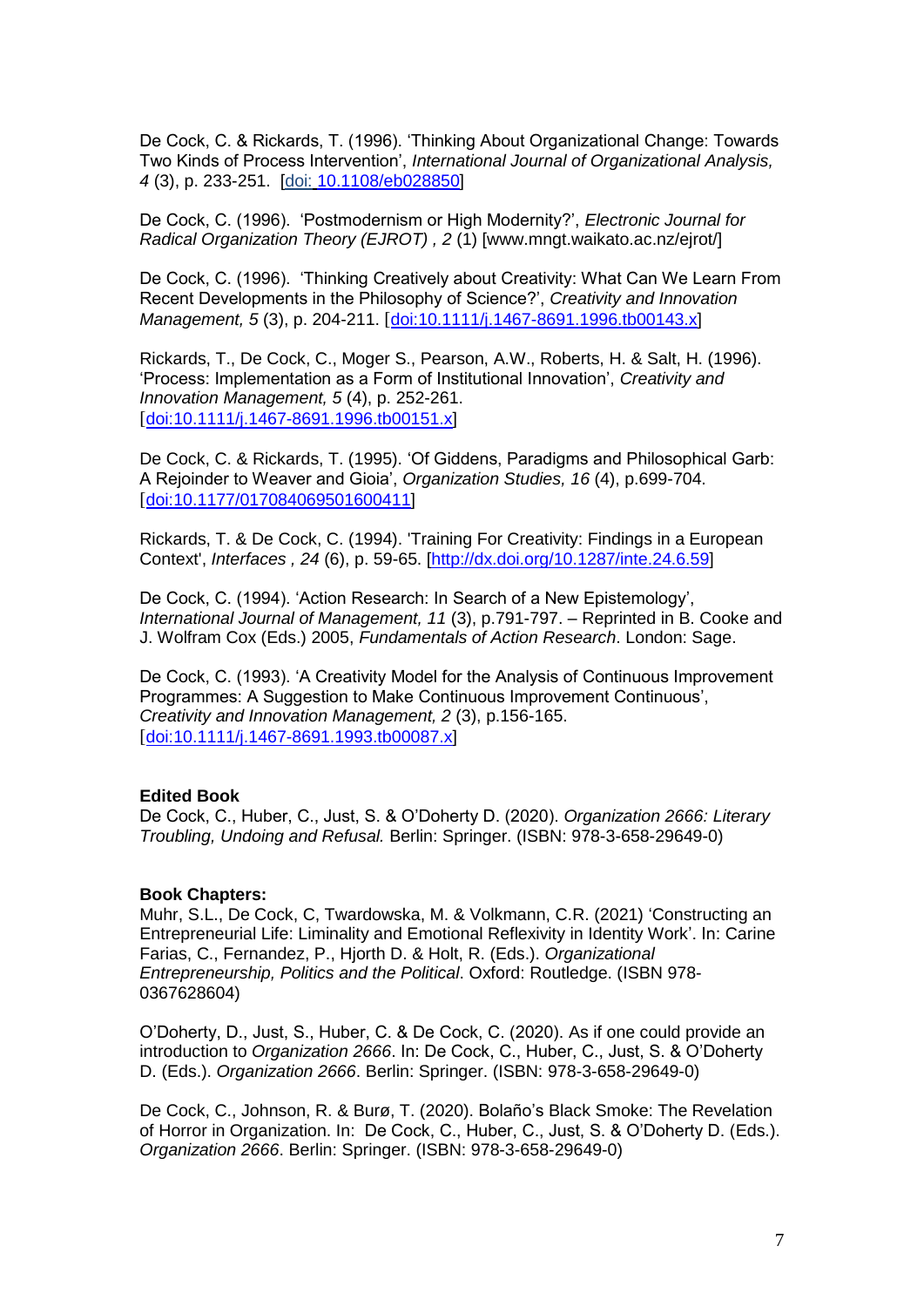De Cock, C. (2020). Railway Tracks. In T.Beyes, R.Holt and C. Pias (Eds.). *The Oxford Handbook of Media, Technology, and Organization Studies*. Oxford: Oxford University Press. p.380-390 (ISBN: 9780198809913)

O'Doherty, D. & De Cock, C. (2017). 'Management as an Academic Discipline?' in A. Wilkinson, S. Armstrong and M. Lounsbury (eds.). *The Oxford Handbook of Management.* Oxford: Oxford University Press. p.461-480 (ISBN 9780198708612)

De Cock, C. (2016). 'From Creativity to Imagination with Cornelius Castoriadis' in T. Beyes, C. Steyaert and M. Parker (eds.). *Routledge Companion to Reinventing Management Education*. Oxford: Routledge. p. 234-248 (ISBN 9780415727372)

De Cock, C., Rehn A. & Berry, D. (2013). 'For a Critical Creativity: The Radical Imagination of Cornelius Castoriadis' in J. Chan & K. Thomas (eds.), *Handbook of Research on Creativity*. Cheltenham: Edward Elgar. p. 150-161.

Rickards, T. & De Cock, C. (2012). 'Understanding Organizational Creativity: Toward a Multiparadigmatic Approach'. In M. Runco (ed.), *The Creativity Research Handbook Vol.3*, New York: Hampton Press. p.1-31.

Volkmann, C.R. & De Cock, C. (2010). 'Four close readings on introducing the literary in organizational research' in P.Amstrong, G. Lightfoot and S.Lilley (eds.), *The Leading Publication in the Field: Unsettling Authority in the Social Sciences of Management*. London: Mayfly. p.143-163. [\[http://mayflybooks.org/?p=207\]](http://mayflybooks.org/?p=207)

Rehn, A. & De Cock, C. (2009). 'Deconstructing Creativity' in T. Rickards, M. Runco & S. Moger (eds.), *The Routledge Companion to Creativity*. Oxford: Routledge. p.222-231.

De Cock, C. (2008). 'Creativity'. in J.Gosling & A. Marturano (eds.), *Leadership, the Key Concepts*. London: Routledge. p.30-32.

Sharp, R. & De Cock, C. (2005). 'Process'. in D. O'Doherty & C. Jones, *Organize! Manifestos for the Business School of Tomorrow.* Stockholm: Dvalin. p.114-121.

De Cock, C. (2001). 'Of Philip K. Dick, Reflexivity, and Shifting Realities: Organising (writing) in our Post-Industrial Society', in W.Smith, M.Higgins, G.Lightfoot, M.Parker (eds.), *Science Fiction and Organization*, London: Routledge. p.160-176.

Rickards, T. & De Cock, C. (1999). 'Sociological Paradigms and Organizational Creativity'. In A. Montuori & R. Purser (eds.), *Social Creativity*, Vol.2, Cresskill (NJ): Hampton Press. p.235-256.

De Cock, C. (1996). 'Managing Change in Fumac Ltd.', in A. B. Thomas (ed.) The *Organizational Behaviour Casebook*. London: ITP. p.34-45.

De Cock, C. (1996). 'Project Spectrum: Implementing Re-engineering in a Bank', in A. B. Thomas (ed.) *The Organizational Behaviour Casebook*. London: ITP. p.110- 122.

De Cock, C. (1994). 'Creativiteit: De 'Missing Link' in Integrale Kwaliteitszorg', in R. De Bruyn (ed.). *Creaddenda*. Antwerp: COCD. p.272-280.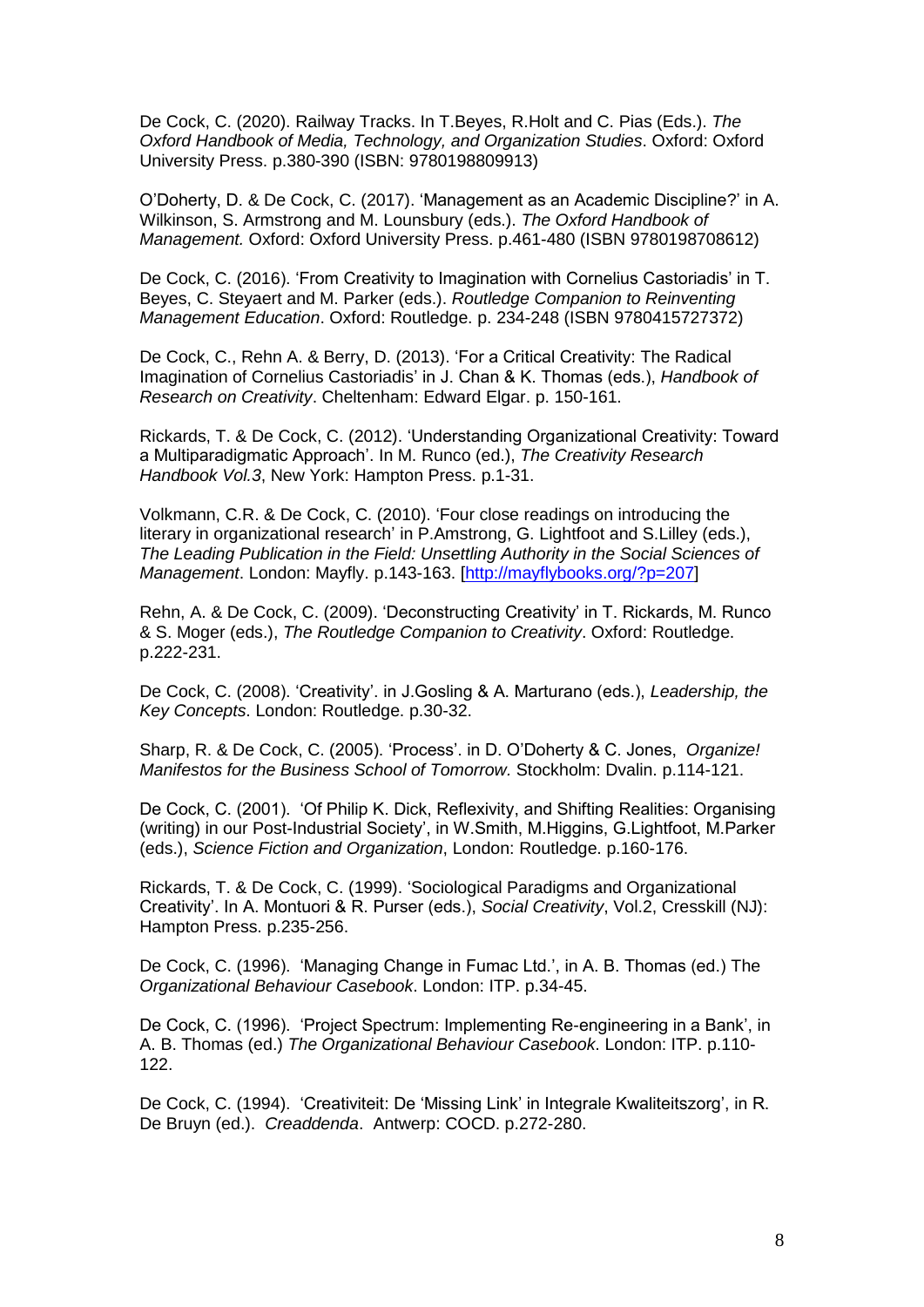# **Invited Review Essays**

Burø, T. & De Cock, C. (2022). (Dis)Organizing Fascism: Revisiting Roberto Bolaño's 'Nazi Literature in the Americas', *ephemera: theory & politics in organization*. [\[http://www.ephemerajournal.org/contribution/disorganizing-fascism\]](http://www.ephemerajournal.org/contribution/disorganizing-fascism)

De Cock, C. (2018). We are going to have to imagine our way out of this one…: Climate change, fiction and organization, *Organization,* vol.25 (1),150-153. [\[http://journals.sagepub.com/doi/full/10.1177/1350508417715500\]](http://journals.sagepub.com/doi/full/10.1177/1350508417715500)

De Cock, C. (2016). '1199: Of Fiction and Finance', *Organization*, vol. 23 (6), 932- 935. [\[https://doi.org/10.1177/1350508416640842](https://doi.org/10.1177/1350508416640842)]

De Cock, C. (2016). 'Of No Interest Except in Economic Terms: Benjamin on Business', *Organization*, 23 (3), 451-454. [\[https://doi.org/10.1177/1350508415573543\]](https://doi.org/10.1177/1350508415573543)

De Cock, C. (2014). 'How I Learned to Stop Worrying and Love Finance', *ephemera: theory & politics in organization*, 14 (3), 563-569. [\[http://www.ephemerajournal.org/contribution/how-i-learned-stop-worrying-and-love](http://www.ephemerajournal.org/contribution/how-i-learned-stop-worrying-and-love-finance)[finance\]](http://www.ephemerajournal.org/contribution/how-i-learned-stop-worrying-and-love-finance)

De Cock, C. (2013). 'Imagination and Organization: A Review of Cornelius Castoriadis's *The Imaginary Institution of Society*', *Scandinavian Journal of Management*, vol. 29 (4), 406-408. [\[doi: 10.1016/j.scaman.2013.01.002\]](http://dx.doi.org/10.1016/j.scaman.2013.01.002)

De Cock, C. (2012). 'Colouring Benjamin', *ephemera: theory & politics in organization*, 12 (3), 361-371. [\[http://www.ephemerajournal.org/sites/default/files/12-3decock\\_0.pdf\]](http://www.ephemerajournal.org/sites/default/files/12-3decock_0.pdf)

De Cock, C. (2008). 'Adventures in Financeland', *Organization*, *15* (6), 946-956. [\[doi:10.1177/1350508408096184\]](http://dx.doi.org/10.1177/1350508408096184)

De Cock, C. & Volkmann, C. R. (2002) 'Of Language, Limits and Secrets', *ephemera, 2* (4), p.357-371. [\[http://www.ephemerajournal.org/contribution/language-limits-and](http://www.ephemerajournal.org/contribution/language-limits-and-secrets)[secrets\]](http://www.ephemerajournal.org/contribution/language-limits-and-secrets)

De Cock, C. (2001). 'Through a Glass Darkly: Tales of Super-Capitalism', *ephemera, 1* (1), 80-91. [\[http://www.ephemeraweb.org/journal/1-1/1-1de-cock.pdf\]](http://www.ephemeraweb.org/journal/1-1/1-1de-cock.pdf)

De Cock, C. (2000). 'Managing and Organizing: New Conceptions, Old Stories', *Asia Pacific Business Review, 7* (2), p.177-184. [\[doi:10.1080/713999082\]](http://dx.doi.org/10.1080/713999082)

De Cock, C. (1998). 'Of Strategy, Warfare and Fiction: Writings on Sun Tzu', *Asia Pacific Business Review, 5* (2/3), p.157-161. [\[doi:10.1080/13602389812331288424\]](http://dx.doi.org/10.1080/13602389812331288424)

### **Reports:**

Henley, A., De Cock, C., Latreille, P., Dawson, C., Humphreys, I. (2008) *Entrepreneurial Aspirations and Activity amongst Students: A Comparative Study for Wales.* Pepared for the Welsh Assembly Government (116 pages). [http://wales.gov.uk/docs//dfm/research/090701entrepreneurialstudentsen.pdf](http://wales.gov.uk/docs/dfm/research/090701entrepreneurialstudentsen.pdf)

De Cock, C., Gospel, H., Jackson, G., Kirkbride, J., McNulty, T., Morgan, G. (2007) *Corporate Governance – New Actors, Processes and Interdependencies*. Prepared for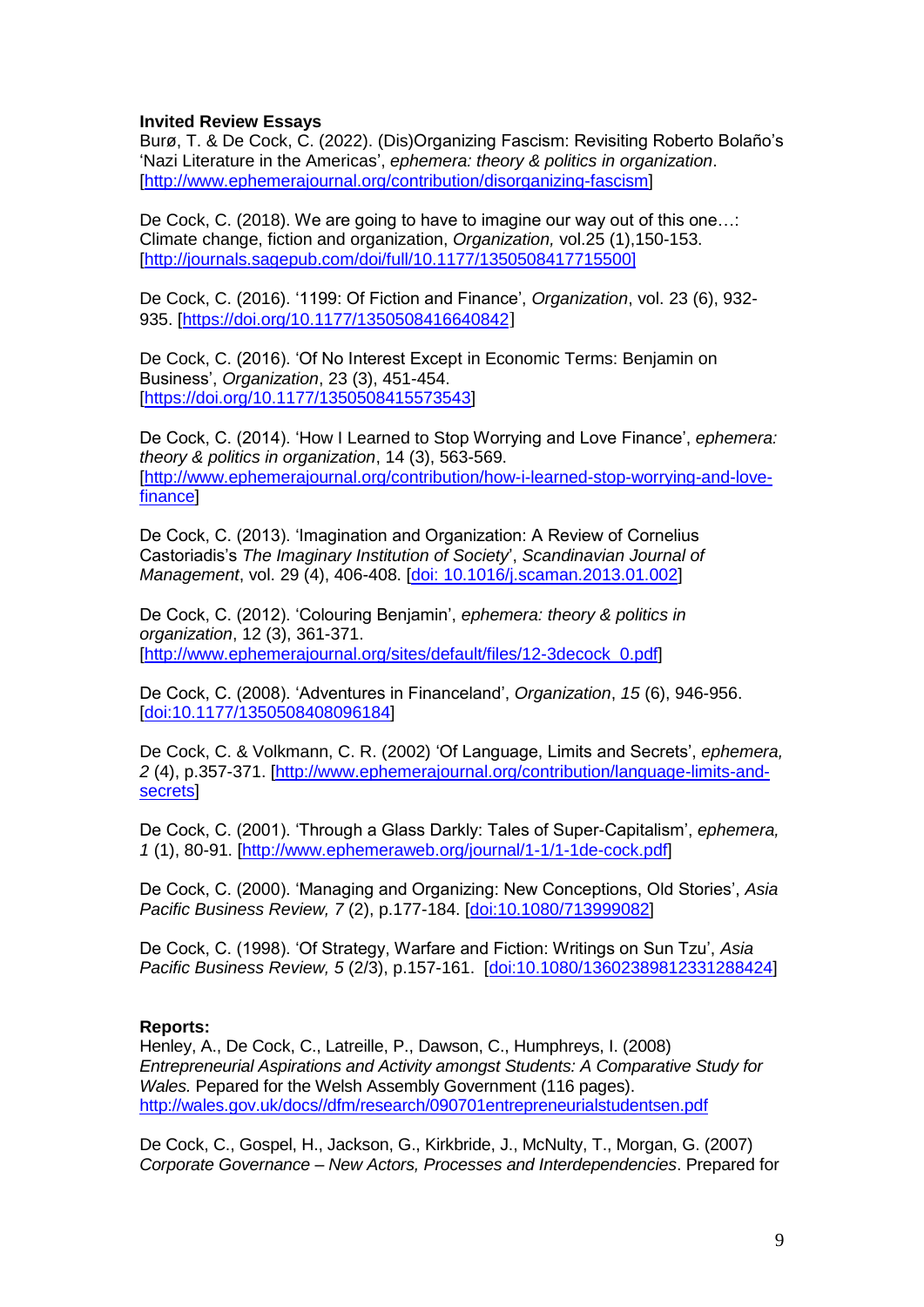the Department of Trade and Industry and the Economic and Social Research Council UK (30 pages)

### **Publications in Professional Journals:**

Volkmann, C.R. & De Cock, C. (2007). 'Financial Advertising: Envisioning in Action', *Business Guide to Switzerland* (print-run of 40,000 copies), Issue 5 (September/ October), p.108-110. [www.businessguide.ch]

De Cock, C. (2007). 'The Rise and Rise of Private Equity', *Chartered Secretary* (print-run of 21,000 copies), February, p.34.

De Cock, C. & Rickards, T. (1999). 'Kreativitetstræning i en ledelsesmæssig sammenhæng: et tilbageblik og et kig ind i fremtiden', *Ledelse I Dag*, 9, (4), p. 360- 370.

De Cock, C. (1997). 'Pilkington Insulation Ltd: A History of Planned Organisational Change', *Management Case Quarterly, 2* (1), p. 36-43.

De Cock, C. (1997). 'Postmodernismo Y Creatividad: ¿La Pareja Perfecta?', *Recrearte: Revista Internacional de Creatividad Aplicada, 2*, p.122-129.

### **Conference/ workshop/ conference stream organization:**

Together with Steffen Böhm, Chris Land and Nidhi Srinivas I convened the conference stream 'Organization/Literature: Beyond Equivalence and Antinomy' at the third Critical Management Studies Conference, July 7-9, 2003, Lancaster University, UK.

Together with Majella O'Leary I organized the 5<sup>th</sup> Organizational Storytelling seminar 'The End of Stories and the Limits of Storytelling' at the University of Exeter, June 25<sup>th</sup>-26<sup>th</sup> 2004.

Together with Alf Rehn and Peter Fleming I organized the "Organizing Revolution: From the Halls of Versailles to the 'Revolutionary' Atkins Diet" workshop, June 2nd 2006 at Swansea University.

Together with Alf Rehn and Damian O'Doherty I organized the stream: "Collecting, Collectors, and Collections: From Cabinet of Curiosities to the Guggenheim", at the 3rd Art of Management Conference, Krakow, 5-8 September 2006.

Together with Andre Spicer, Daniel Hjorth and Debora Jones I organized the stream "Creativity and Enterprise in Unusual Places", at the 23rd EGOS colloquium, Vienna, 5-7 July 2007.

Together with Damian O'Doherty and Alf Rehn I organized the stream "New Sites/Sights in Organization", at the 25<sup>th</sup> EGOS colloquium, Barcelona, 2-4 July 2009.

Together with Alf Rehn and Peter Fleming I organized the stream "Self-interest and the self-interested: cynicism, narcissism and vanity in organizations and organization studies", at the 6<sup>th</sup> Critical Management Studies conference, University of Warwick, 13-15 July 2009.

Together with David Grant and Leanne Cutcher I organized the workshop 'Finance Capitalism's Discursive Twists and Turns: Crisis, Critique and the Construction of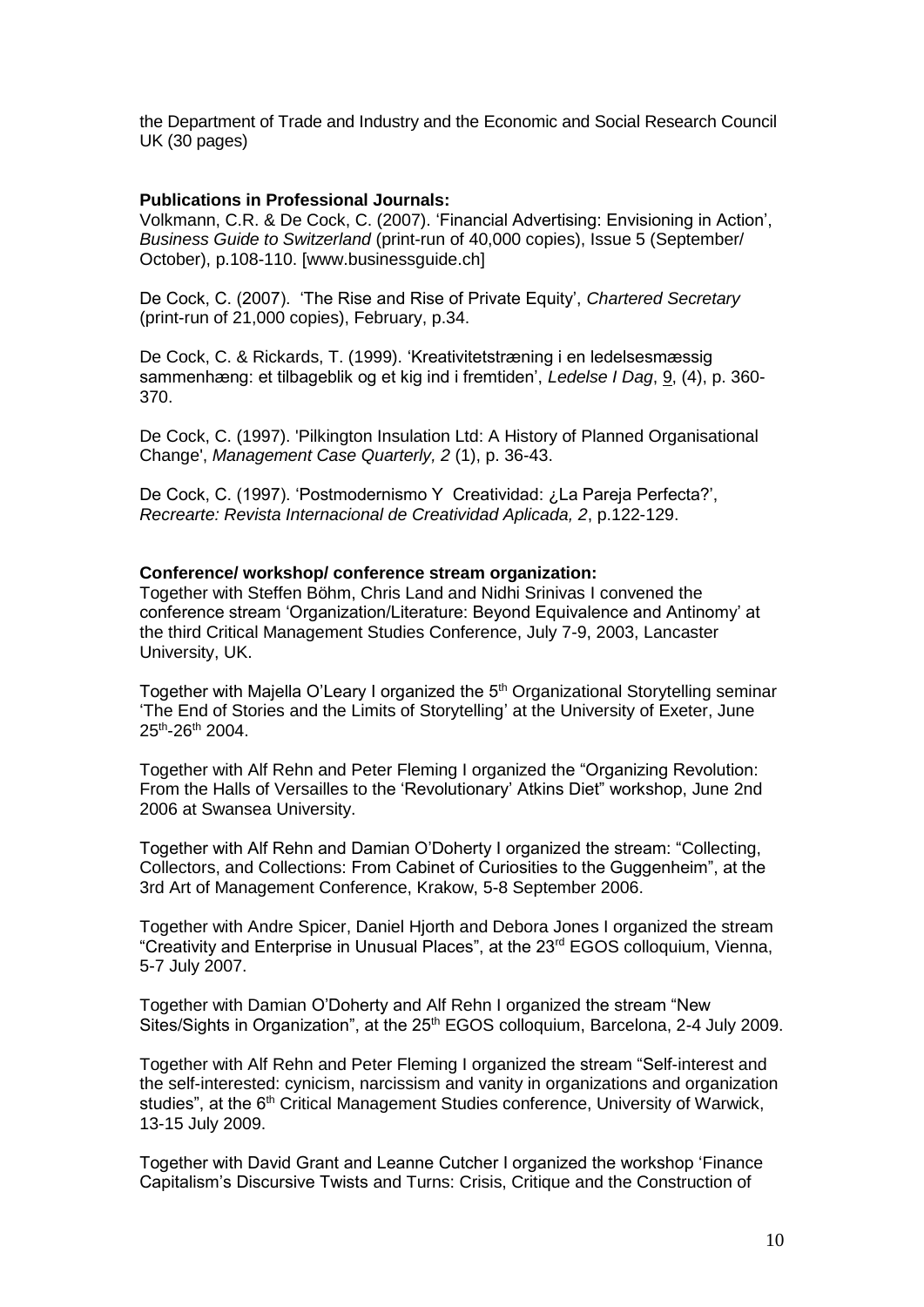Normality' at the University of Sydney on December 7<sup>th</sup> 2009.

Together with Claes Belfrage and David Berry I organized the workshop 'Imagined Recovery: Cultural Political Economy and the 2007-2009 Financial Crisis' at Swansea University, June 4<sup>th</sup> 2010.

Together with Damian O'Doherty and Alf Rehn I organized the stream "Constellations of Past, Present and Future: Spectres, Ruins and Chimeras" at the 27<sup>th</sup> EGOS colloquium, Gothenburg, July 2011.

Together with Anne-Christine Frandsen, Steffen Böhm and Jason Glynos I organized the 4<sup>th</sup> Critical Finance Studies Conference. University of Essex, UK, 15-17 August 2012.

Together with Sheena Vachhani, Daniel Nyberg and Christopher Wright I organized the stream "We're Fucked! Conceptualising Catastrophe" at the 8<sup>th</sup> Critical Management Studies conference, University of Manchester, 10-12 July 2013.

Together with Daniel Nyberg and Christopher Wright I organized the stream "The Corporatization of Politics and the Politicization of Corporations" at the 30th EGOS colloquium, Rotterdam 3-5 July 2014.

Together with Sheena Vachhani, Daniel Nyberg and Christopher Wright I organized the stream "Dwelling in the Ruins of Management" at the 9<sup>th</sup> Critical Management Studies conference, University of Leicester, 10-12 July 2015.

Together with Sine Just and Damian O'Doherty I organized the stream "Fiction, the Novel and Literature: Toward Organization 2666?" at the 33rd EGOS colloquium, Copenhagen 6-8 July 2017.

Together with Damian O'Doherty I organized the workshop "Rethinking Politics in Organization" at Copenhagen Business School, 28-29 March, 2019.

Together with Rasmus Johnsen and Annika Skoglund I organized the stream "The Unsettled Humanities: (Anti-)Humanism, Fictionalization and Organizational Speculation?" at the 35<sup>th</sup> EGOS colloquium, Edinburgh 4-6 July 2019.

Together with Sheena Vachhani and Damian O'Doherty I organized the stream "Rethinking Politics in Organization" at the 36<sup>th</sup> EGOS colloquium [Virtual], 2-4 July 2020.

#### **Reviewing for academic journals:**

Academy of Management Review; Asia Pacific Business Review; British Journal of Management; Consumption, Markets & Culture; Creativity & Innovation Management; Culture & Organization; ephemera; Entrepreneurship and Regional Development; Human Relations; Journal of Cultural Economy; Journal of Management Inquiry; Journal of Management Studies; Journal of Organizational Change Management; Leadership; Management & Organizational History; Omega; Organization; Organization Studies; Scandinavian Journal of Management; The Sociological Review.

#### **Services to the Profession:**

I acted as external assessor on three chair appointment panels (University of East Anglia, University of the West of England, University of Southern Denmark).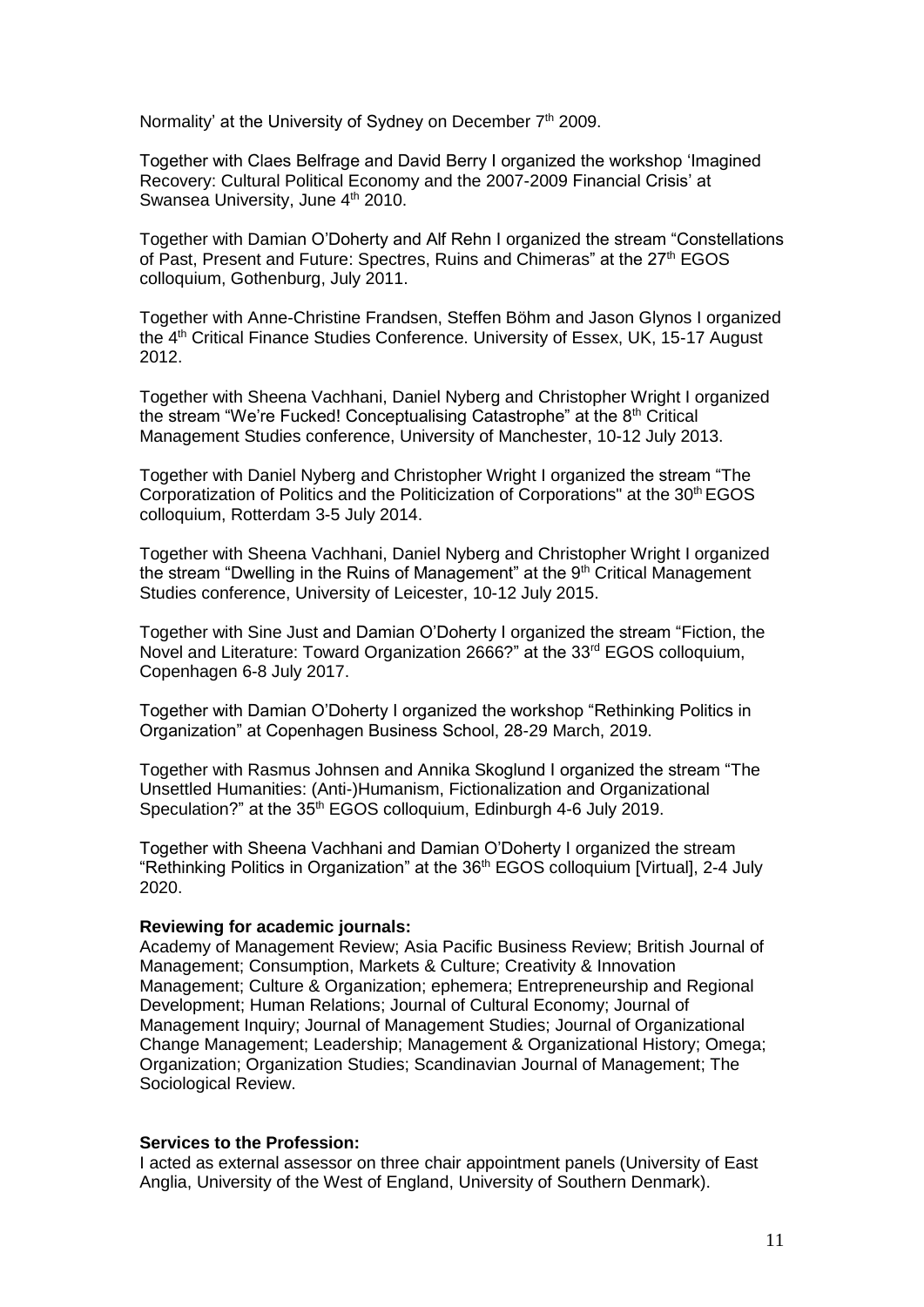I conducted postgraduate programme reviews for University College Cork (Ireland) and the University of Leicester (UK).

I acted as assessor for the ESRC, British Academy, Riksbankens Jubileumsfond (Sweden), and the Icelandic Research Fund.

### **PhD EXAMINING AND SUPERVISION:**

I have acted as internal examiner for three PhD candidates, as external examiner for six PhD theses (University of Leicester, Copenhagen Business School, University of Sydney, University of Liverpool, University of Nottingham, University of Edinburgh) and one postdoctoral ('Habilitation') thesis (St. Gallen), and also chaired three PhD assessment committees at CBS.

I supervised eight PhD candidates to successful completion: Denton (Royal Holloway 1997); Volkmann (Exeter 2005); Slutskaya (Exeter 2007); Sharp (Exeter 2009); Chappell (Swansea 2011); Abraheem (Essex, 2013), Nash (Essex, 2017), Burø (CBS, 2020).

### **TEACHING (RECENT):**

2021-2022: Oganizational Analysis (UG) Creativity in Organizations (PG) Organizing Change (PG) The Politics and Practicalities of Publishing in Organization and Management Studies (PhD)

*Member of Institute of Teaching and Learning since 2000 Fellow of the UK Higher Education Academy since 2007*

### *International teaching experience:*

- \* Masters course at University of Santiago De Compostela
- \* Undergraduate course at *Ecole Supérieure de Commerce (ESC) Toulouse*
- \* MBA courses at the *Brisbane Graduate School of Business*, QUT
- \* Doctoral course at *Royal Institute of Technology* Stockholm
- \* MBA/MSc course at *Cyprus International Institute of Management*
- \* Doctoral course at University of Lund
- \* Doctoral course at University of Sydney Business School
- \* MSc course at Copenhagen Business School

My teaching philosophy is quite simple. I believe that at the heart of the best teaching lies an irreducible uncertainty. To quote the opening sentence of Kant's *Critique of Pure Reason*: "Human reason has this peculiar fate that in one species of its knowledge it is burdened by questions which...it is not able to ignore, but... it is also not able to answer". This means that we have to avoid presenting a confident pile-up of everything we are entirely sure we know in our teaching. It is more about an exercise in attentiveness and vigilance in a provisional, active mode: to make students aware of the work we can do with concepts, but also point to the work that concepts may explicitly or inadvertedly exert on us.

A practical application of this philosophy is the 'Creativity and Organizations' course I have taught at many institutions (in various guises and under slightly differing labels), for which I rely heavily on my own evolving body of work in the area of creativity. The